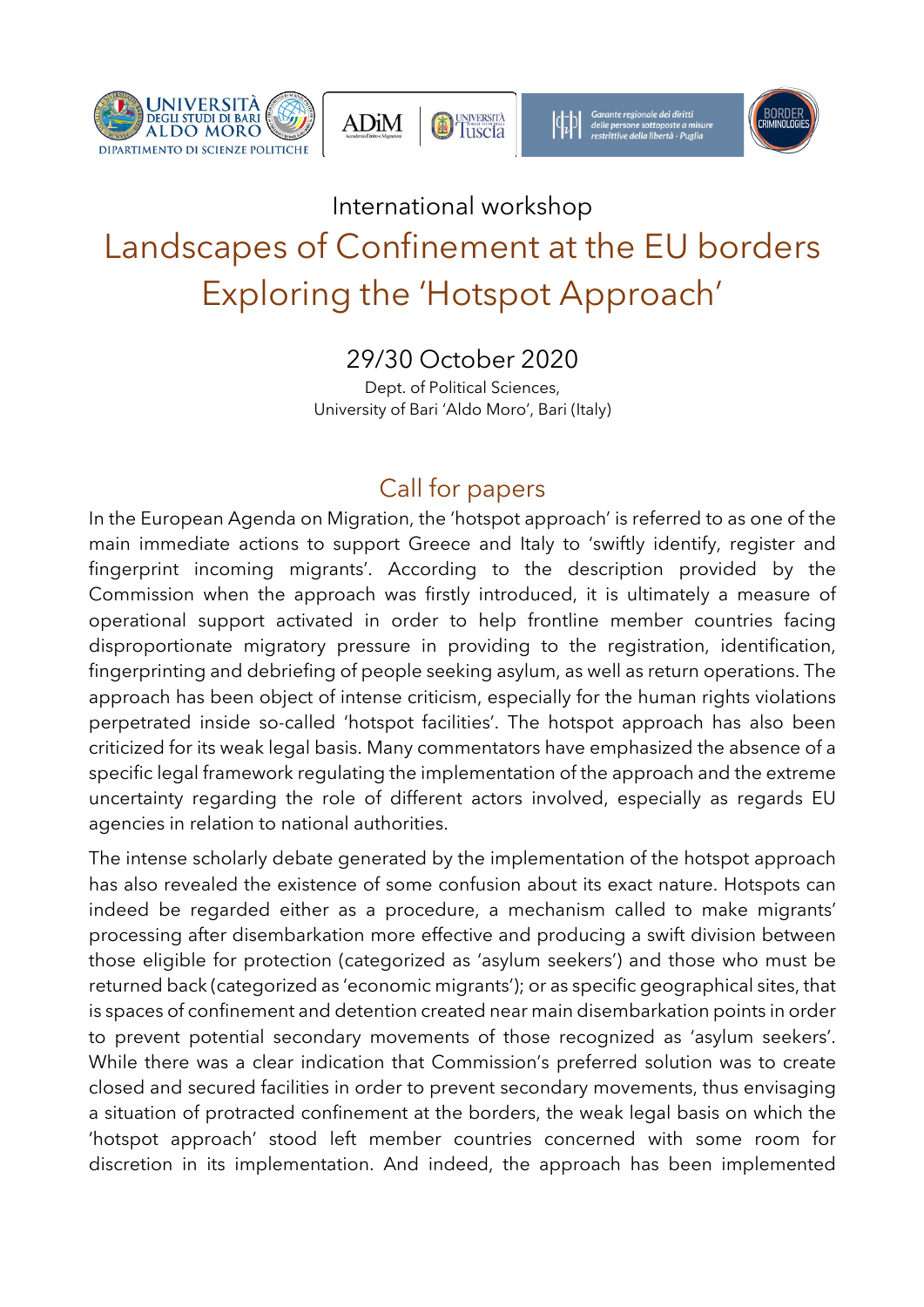differently by Greece and Italy, which have essentially embedded it in the existing national systems for first reception.

The Commission had the opportunity to clarify the legal framework regulating the implementation of the hotspot approach, in particular as regards reception conditions in so-called 'hotspot areas', when published its proposals on the reform of the recast of the reception directive and on the new regulation on asylum procedures. However, while the hotspot approach is never explicitly mentioned, Commission's proposals greatly expand the possibility of keeping people in detention near main disembarkation points under socalled 'border asylum procedures'. The reference to the need of custodial measures is even more explicit in the policy papers and proposals published by the Commission starting from 2018, where the overall objectives of the hotspot approach are also apparently redefined. This is evident, for example, in the controversial 2018 non-paper on 'controlled centers', which already included many of the policy solutions that the Commission would have included in its proposals on the recast of the return procedure and on the new regulation on the European Border and Coast Guard (EBCG), and in particular a new rapid 'border return procedure' which provides specific, simplified rules applicable to those whose asylum request was rejected following a border procedure.

Commission's policy design appears that of 'normalizing' the hotspot approach. This is why operational support was envisaged as no longer circumscribed to cases of 'disproportionate migratory pressure' and limited to assist member countries in screening, debriefing and fingerprinting, but also extended to offer support in the implementation of the rapid asylum and return procedures even outside 'crisis' situations. This in the framework of an approach which relies heavily and explicitly on the protracted detention in border areas. While every reference to controlled centers has been finally removed from the new regulation on the EBCG implemented in November 2019, the overall policy design is that of encouraging frontline member countries to manage disembarkation procedures by confining migrants at the border, while attributing to EU agencies an ever-greater role in the management of the accelerated procedures relating to identification, asylum processing and possible return. It is no coincidence that over the last two years, during which the debate on the need to set up 'controlled centers' at the border has been persistent, both Greece and Italy have finally developed plans to strengthen their regulatory framework on asylum detention.

The 'hotspot approach' is therefore increasingly institutionalized as an asylum and return sub-system where migrants rights' will be protected by sub-standard legal and procedural guarantees, which will be operated, with the increasing involvement of EU agencies, in remote areas where civil society and independent oversight is extremely difficult. Moreover, beside accessing a sub-standard procedure, migrants will be systematically detained. While clearly in breach of human rights standards, requiring individualized assessment on the necessity and proportionality of every deprivation of liberty, systematic mass detention at the border may be considered as entailing a defacto criminalization of people seeking asylum and, as a consequence, to be contrary to the Refugee Convention prohibiting States to penalize refugees for their irregular entry or status. Finally, one has to wonder what the price of coercion is. Detaining migrants for